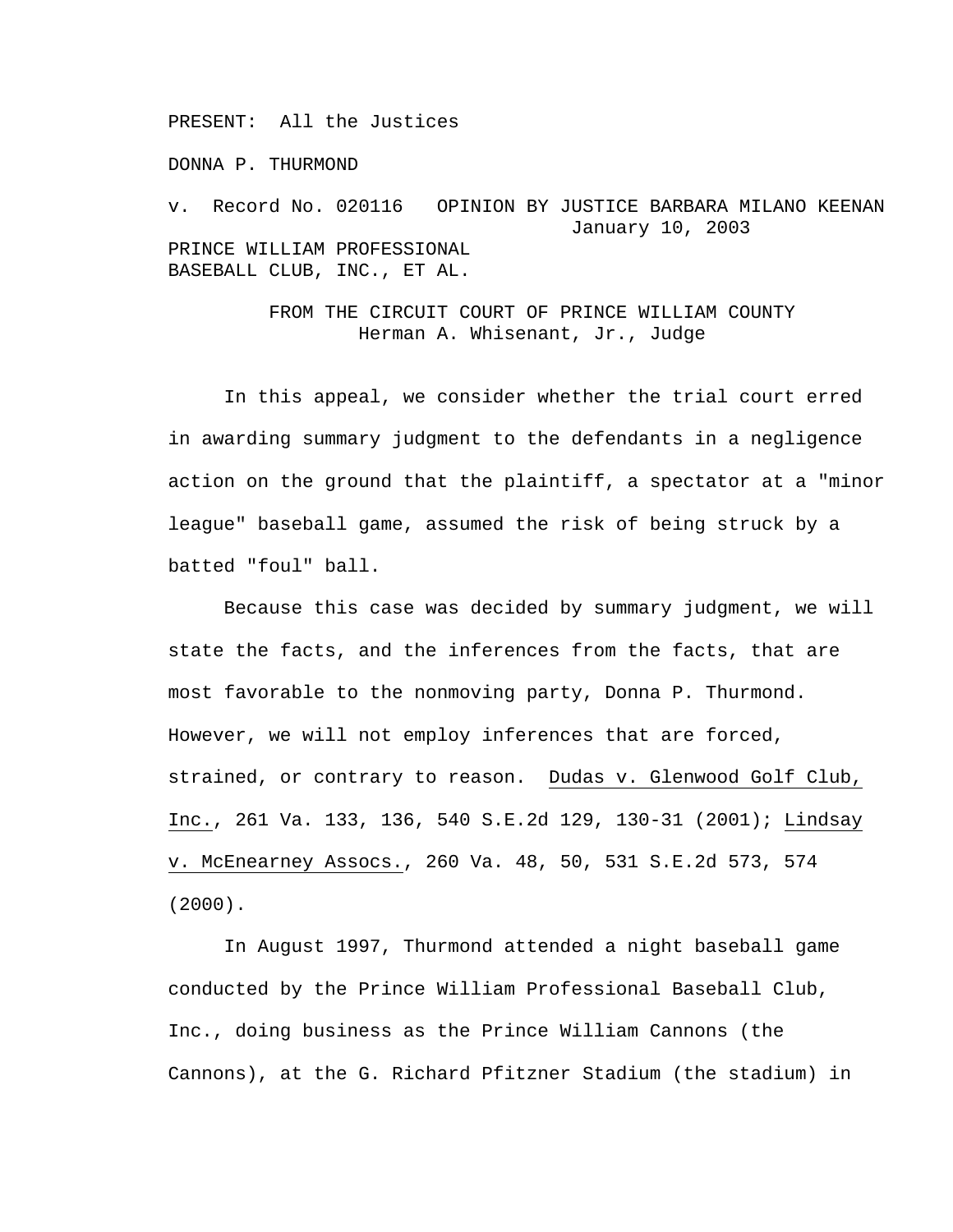Prince William County. The Cannons are a "Class A" minor league professional baseball team affiliated with the St. Louis Cardinals, L.P. (the Cardinals), of "Major League Baseball."<sup>[1](#page-1-0)</sup> The Cardinals contracted with the Cannons to provide the Cannons with players and coaches as part of the Cardinals' player development program.

 In the stadium, spectators were warned of the risk of being struck by objects batted or thrown from the field. Warning signs, measuring three feet by three feet, were posted at entrances to the seating areas. These signs stated: "Be Alert! Objects batted or thrown into the stands may be dangerous." All persons entering the stadium walked past one of these entrances, regardless of the location of their seats.

 In addition, the back of each admission ticket contained a printed warning that stated, in relevant part:

The holder of this ticket assumes all risk and danger incidental to the game of baseball . . . including specifically (but not exclusively) the danger of being injured by thrown bats, thrown or batted balls, . . . and agrees that the participating clubs or their officials, agents and players are not liable for injury related from such causes.

<span id="page-1-0"></span> $\begin{array}{c|c}\n\hline\n\text{1}\n\end{array}$  $1$  We recognize that there is no legal entity known as "Major League Baseball." However, this term is ordinarily used to refer to the joint operations of the American League of Professional Baseball Clubs, Inc., and the National League of Professional Baseball Clubs, Inc. Minnesota Twins P'ship v. State, 592 N.W.2d 847, 849 n.1 (Minn. 1999.)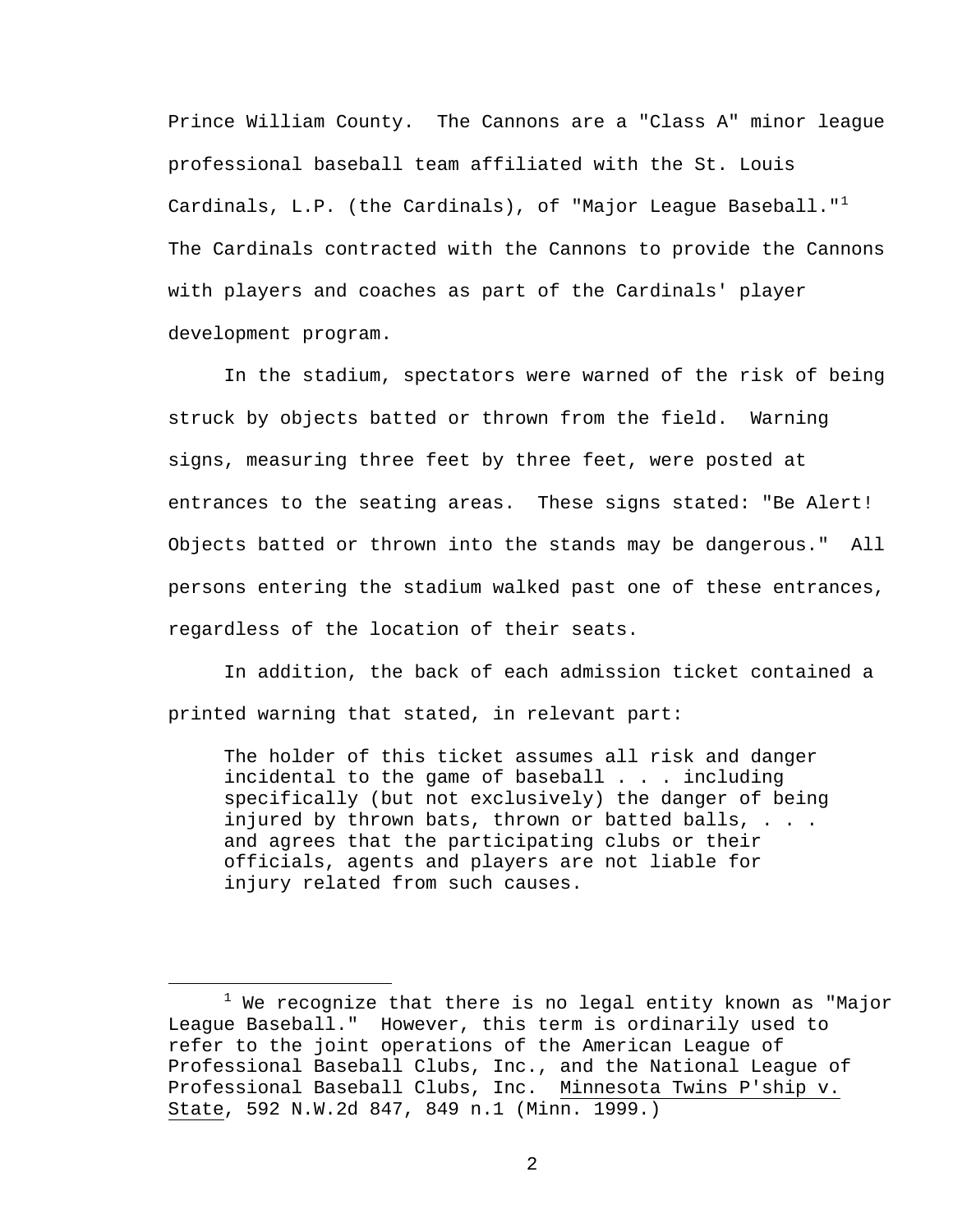Twenty to thirty seats were reserved for each game in the screened area behind home plate for those spectators who requested to be reseated because they were not comfortable sitting in the unscreened areas of the stadium.

 Thurmond sat with her family and friends "high in the bleachers" on the third base side of the stadium. This was Thurmond's first visit to the stadium, and she did not know that she could have requested a seat in the screened area behind home plate. She also did not read the warning printed on the back of the admission ticket because she never had possession of her ticket, which her friends had given to her husband. However, Thurmond remained alert at all times during the game, watching the hitters and batted baseballs.

 During the eighth inning, a "line drive foul" ball was batted toward Thurmond. Although Thurmond saw the baseball approaching in her direction, the ball was moving too rapidly to allow her to take any evasive action. The ball struck Thurmond directly on the right side of her face, and she sustained various injuries, including fractures of her facial bones, damage to her right eye socket, and extensive nerve damage.

 Thurmond filed a motion for judgment in the trial court against the Cardinals and the Cannons. She alleged that she was injured as a result of the defendants' negligence in failing to provide adequate warnings at the stadium and to operate and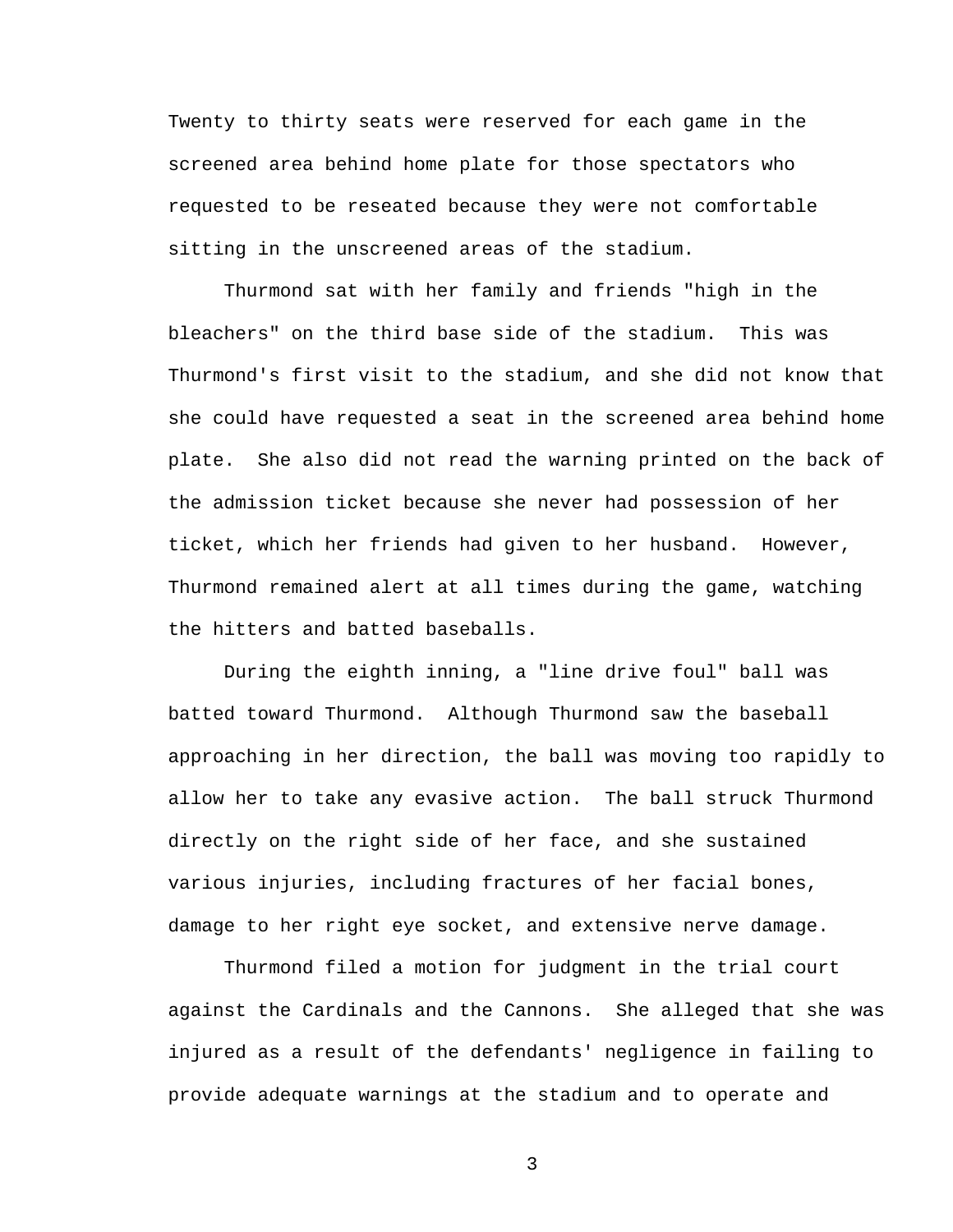maintain the stadium in a safe condition to prevent injuries to invitees. In response, the defendants filed a motion for summary judgment on various grounds, including the argument that Thurmond assumed the risk of injury as a matter of law when she chose to sit in an unscreened area of the stadium.<sup>[2](#page-3-0)</sup>

 In opposing the defendants' summary judgment motion, Thurmond asserted that the issue whether she voluntarily exposed herself to a known risk could not be resolved without her testimony at a trial. She also argued that a decision on summary judgment was inappropriate because there remained several factual disputes concerning the adequacy of the stadium facility and the warnings provided by the defendants.

 Thurmond further asserted that the stadium's field dimensions did not meet the minimum standards specified in the Major League Rules (the rules), which the Cannons' organization was bound to follow by their player development contract with the Cardinals. Thurmond contended that the rules required a minimum distance of 60 feet between home plate and the "backstop," and between the third base line and the spectator stands, and that the stadium did not comply with these

<span id="page-3-0"></span> <sup>2</sup>  $2$  There were other named defendants, who were dismissed without prejudice from the case by order of nonsuit before the trial court's ruling on the defendants' summary judgment motion.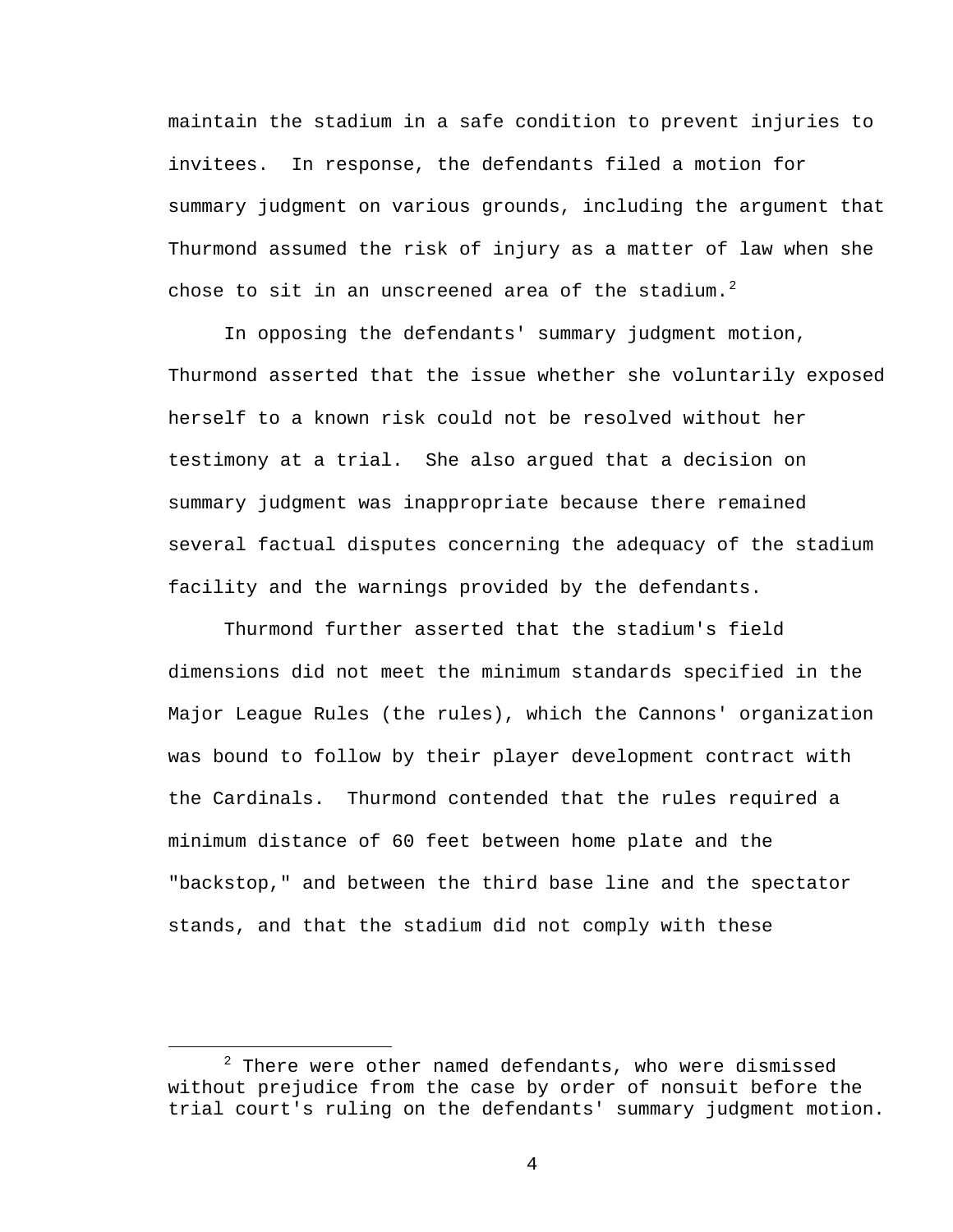requirements. The distance at the stadium between home plate and the "backstop" was 5[3](#page-4-0) feet, eight inches. $3$ 

 In her designation of expert witnesses, Thurmond identified David H. Fried, "a sports and recreation safety consultant." According to Thurmond, Fried was expected to testify that the defendants "knew, or should have known, that the playing area was too close to the grandstand and spectators." Thurmond also stated that Fried would testify that "had the playing field conformed to minor league baseball standards in regard to its location within the stadium . . . or had [Thurmond] been properly or sufficiently warned . . . it is probable that she would not have sustained injury as she did."

 In response to Thurmond's assertions, the defendants argued, among other things, that the rules concerning playing field dimensions and lighting conditions were promulgated to ensure uniformity of conditions for the benefit of the players, not for the safety of the spectators seated in the stands. The defendants also asserted that the rules merely recommended, rather than required, a distance of 60 feet between the foul lines and the stands, and between home plate and the "backstop."

<span id="page-4-0"></span> $\overline{\phantom{a}}$  3  $3$  Although the record does not show the distance between the third base line and the spectator stands, Thurmond's counsel agreed during oral argument in this case that this distance was about "five to six feet" less than the 60-foot requirement.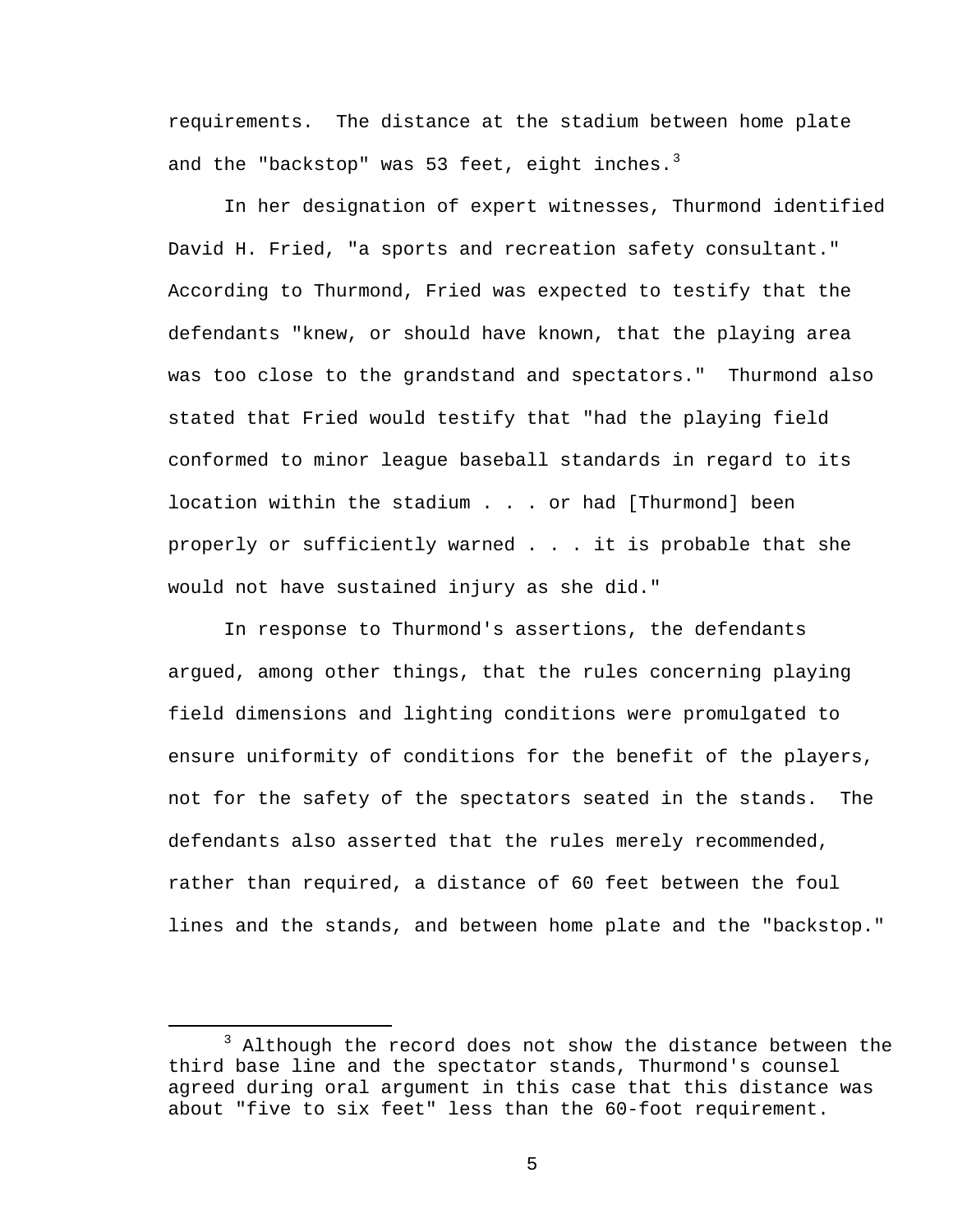The trial court awarded summary judgment in favor of the defendants holding that, as a matter of law, Thurmond assumed the risk of being struck and injured by a batted "foul" ball. Thurmond appeals.

 Thurmond argues that the trial court erred in granting the defendants' motion for summary judgment because there remained disputed issues of fact that were material to the issue of the defendants' negligence. She contends that those disputed issues included the adequacy of the stadium lighting, the field dimensions, and the need for warnings that were not provided by the defendants. Thurmond asserts that resolution of these disputed factual issues was required before the trial court could determine whether she assumed the risk of injury under the subjective test articulated by this Court.

 In response, the defendants argue that, as a matter of law, Thurmond assumed the risk of being injured by a batted "foul" ball. The defendants argue that the stadium lighting, field dimensions, and the content of the warnings Thurmond received did not present genuine issues of fact because the risk of injury from a batted "foul" ball was necessarily apparent to Thurmond as a matter of common sense.

 In deciding this issue, we first state the general principles that govern our inquiry. In this Commonwealth, a person's voluntary assumption of the risk of injury from a known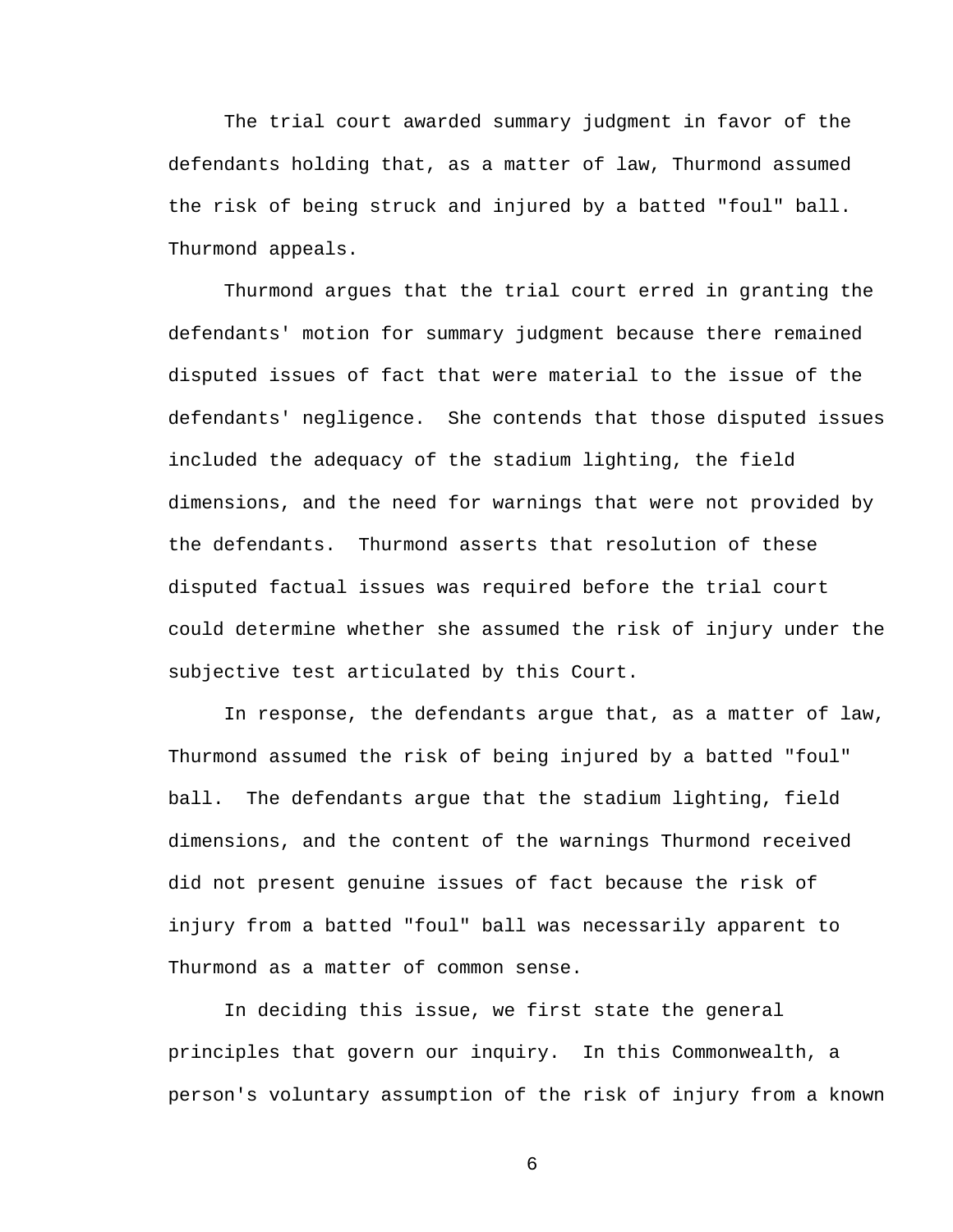danger operates as a complete bar to recovery for a defendant's alleged negligence in causing that injury. Arndt v. Russillo, 231 Va. 328, 332, 343 S.E.2d 84, 86 (1986); Landes v. Arehart, 212 Va. 200, 202-03, 183 S.E.2d 127, 129 (1971). Application of the defense of assumption of risk requires use of a subjective standard, which addresses whether a particular plaintiff fully understood the nature and extent of a known danger and voluntarily exposed herself to that danger. Hoar v. Great E. Resort Mgmt., Inc., 256 Va. 374, 390, 506 S.E.2d 777, 787 (1998); Young v. Lambert, 253 Va. 237, 241, 482 S.E.2d 823, 826 (1997); Artrip v. E.E. Berry Equip. Co., 240 Va. 354, 358, 397 S.E.2d 821, 824 (1990). Thus, the defense of assumption of risk ordinarily presents a jury question, unless reasonable minds could not differ on the issue. Young, 253 Va. at 241, 482 S.E.2d at 826; Waters v. Safeway Stores, Inc., 246 Va. 269, 271, 435 S.E.2d 380, 381 (1993); Holland v. Shively, 243 Va. 308, 311, 415 S.E.2d 222, 224 (1992); see Hoar, 256 Va. at 389-90, 506 S.E.2d at 787.

 We also emphasize that summary judgment is a procedure that may be employed only when there are no material facts genuinely in dispute. Rule 3:18; Brown v. Sparks, 262 Va. 567, 571, 554 S.E.2d 449, 451 (2001); Majorana v. Crown Cent. Petroleum Corp., 260 Va. 521, 525, 539 S.E.2d 426, 428 (2000); Slone v. Gen. Motors Corp., 249 Va. 520, 522, 457 S.E.2d 51, 52 (1995).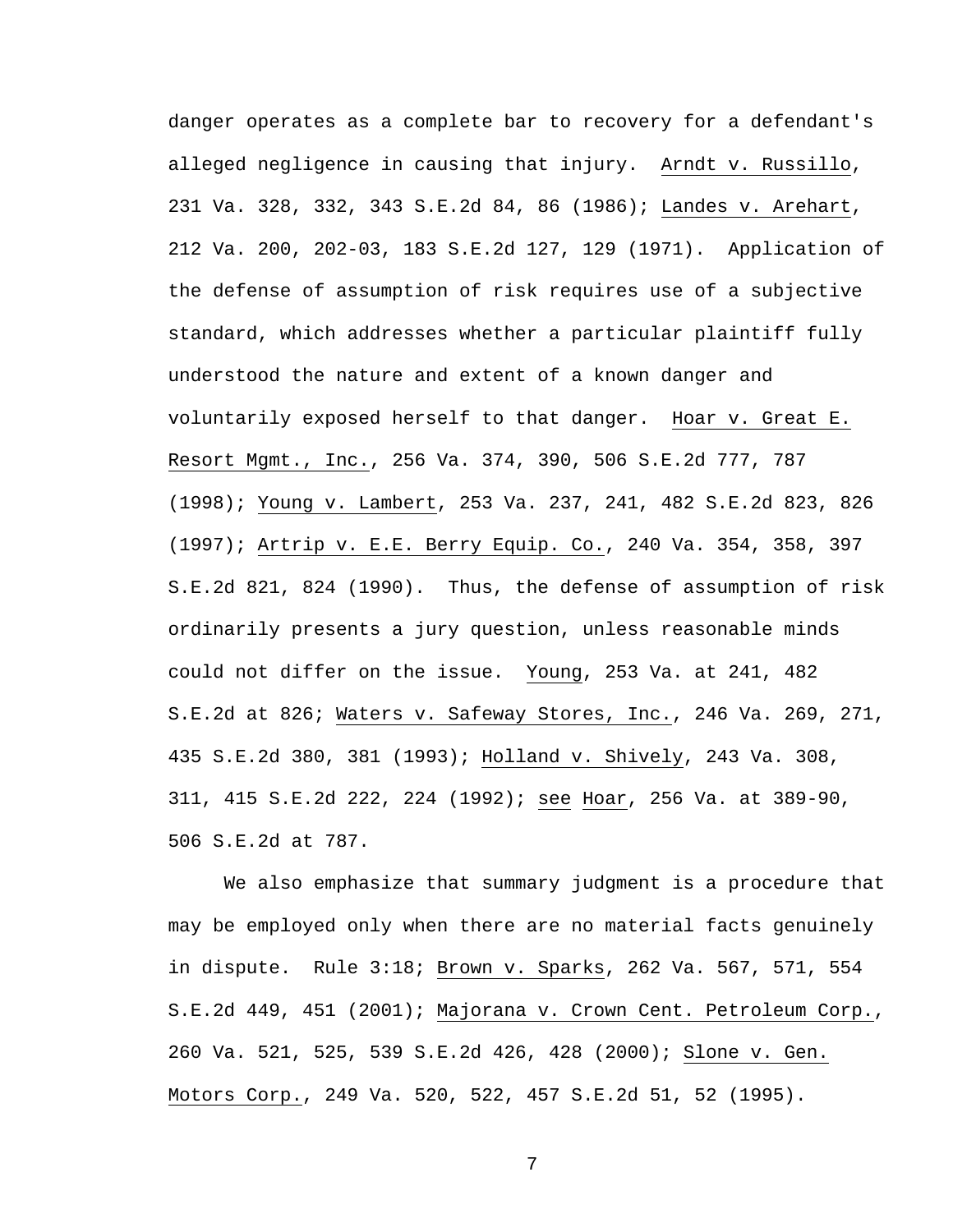Therefore, as part of our review of the trial court's conclusion that Thurmond assumed the risk of injury as a matter of law, we must determine whether there were any disputed facts material to the resolution of that issue.

 We hold that the arguments advanced by Thurmond, including the adequacy of warnings provided by the defendants, and questions involving the lighting conditions and field dimensions at the stadium, do not present issues of fact that are material to the conclusion of law that we reach here. As explained in Brisson v. Minneapolis Baseball & Athletic Ass'n, 240 N.W. 903 (Minn. 1932):

No one of ordinary intelligence could see many innings of the ordinary league game without coming to a full realization that batters cannot, and do not, control the direction of the ball which they strike and that foul tips or liners may go in an entirely unexpected direction. [One] could not hear the bat strike the ball many times without realizing that the ball was a hard object. Even the sound of the contact of the ball with the gloves or mitts of the players would soon apprize him of that.

Id. at 904. The great weight of authority from other jurisdictions reflects the general rule that as a matter of law, a spectator assumes the normal risks of watching a baseball game, which includes the danger of being hit by a ball batted into an unscreened spectator area. $4$  See, e.g., Quinn v.

<span id="page-7-0"></span> $\overline{4}$  $1$  In many of these jurisdictions, the general rule has been articulated further to impose on a stadium owner or operator a "limited duty" to screen the area behind home plate and to offer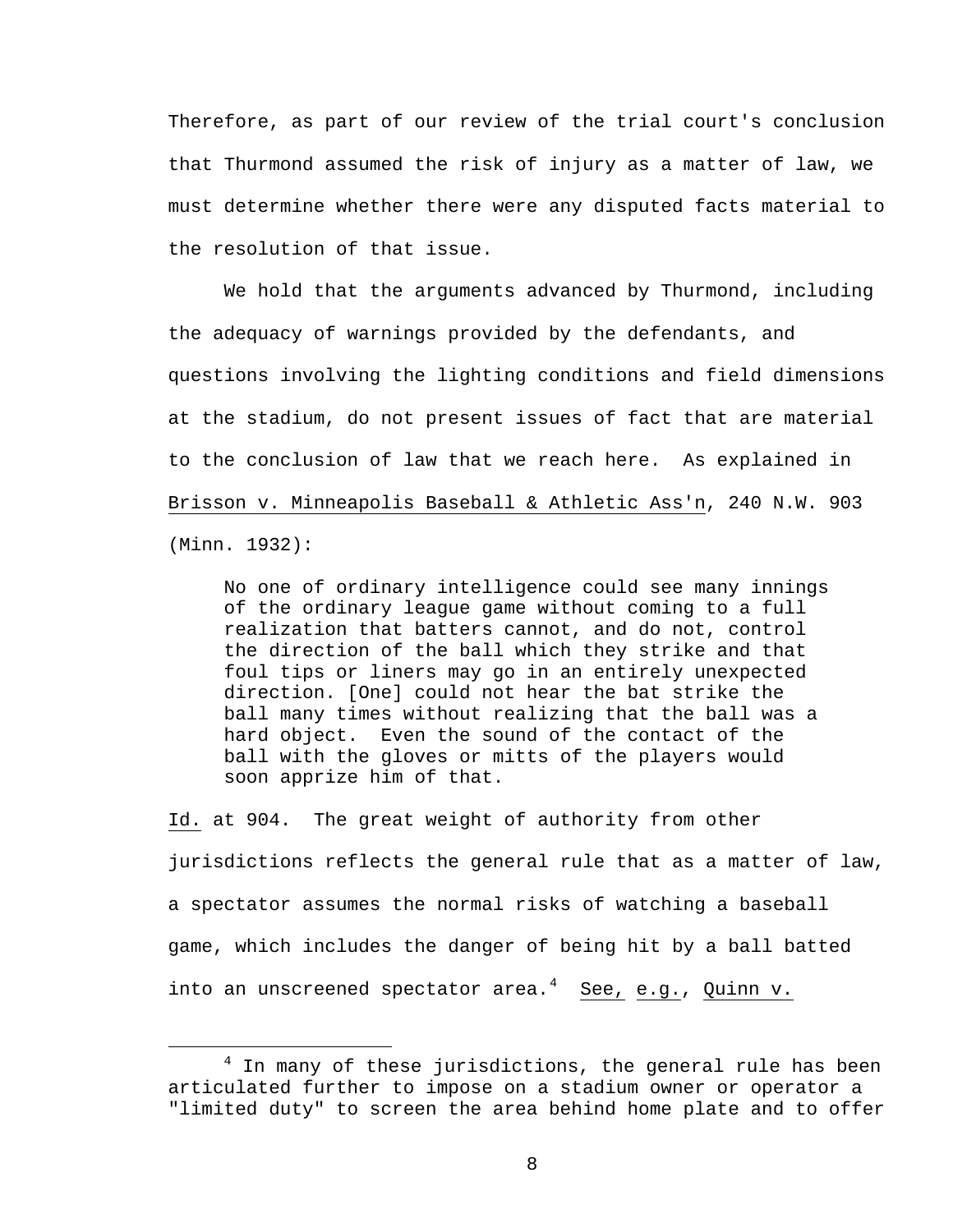Recreation Park Ass'n, 46 P.2d 144, 146-47 (Cal. 1935); Hunt v. Thomasville Baseball Co., 56 S.E.2d 828, 829 (Ga. Ct. App. 1949); Shaw v. Boston Am. League Baseball Co., 90 N.E.2d 840, 842 (Mass. 1950); Anderson v. Kansas City Baseball Club, 231 S.W.2d 170, 173 (Mo. 1950); Hobby v. City of Durham, 569 S.E.2d 1, 2 (N.C. Ct. App. 2002); Simpson v. City of Muskogee, 879 P.2d 1269, 1270-71 (Okla. Ct. App. 1994); McNeil v. Fort Worth Baseball Club, 268 S.W.2d 244, 246-47 (Tex. Civ. App. 1954); Lawson v. Salt Lake Trappers, Inc., 901 P.2d 1013, 1016 (Utah 1995).

 We adopt this general rule for application in Virginia, in the context of the subjective focus of this Commonwealth's assumption of risk doctrine. As stated above, this doctrine requires us to consider whether a particular plaintiff fully understood the nature and extent of a known danger and voluntarily exposed herself to that danger.<sup>[5](#page-8-0)</sup> Hoar, 256 Va. at 390, 506 S.E.2d at 787; Young, 253 Va. at 241, 482 S.E.2d at

<span id="page-8-0"></span>a sufficient amount of seating for spectators who reasonably may be anticipated to request protected seats in the course of an ordinary game. See, e.g., Benejam v. Detroit Tigers, Inc., 635 N.W.2d 219, 222-23 (Mich. Ct. App. 2001); Akins v. Glens Falls City Sch. Dist., 424 N.E.2d 531, 533-34 (N.Y. 1981); Lawson v. Salt Lake Trappers, Inc., 901 P.2d 1013, 1015 (Utah 1995). 5 In Nelson v. Great Eastern Resort Management, Inc., 265 Va.  $\frac{1}{2}$ ,  $\frac{1}{2}$ ,  $\frac{1}{2}$  S.E.2d  $\frac{1}{2}$ ,  $\frac{1}{2}$  (2003) (this day decided), we again emphasized the subjective focus of the doctrine of assumption of the risk, and we rejected the doctrine of "inherent risk" and its apparent reliance on an objective

i<br>Li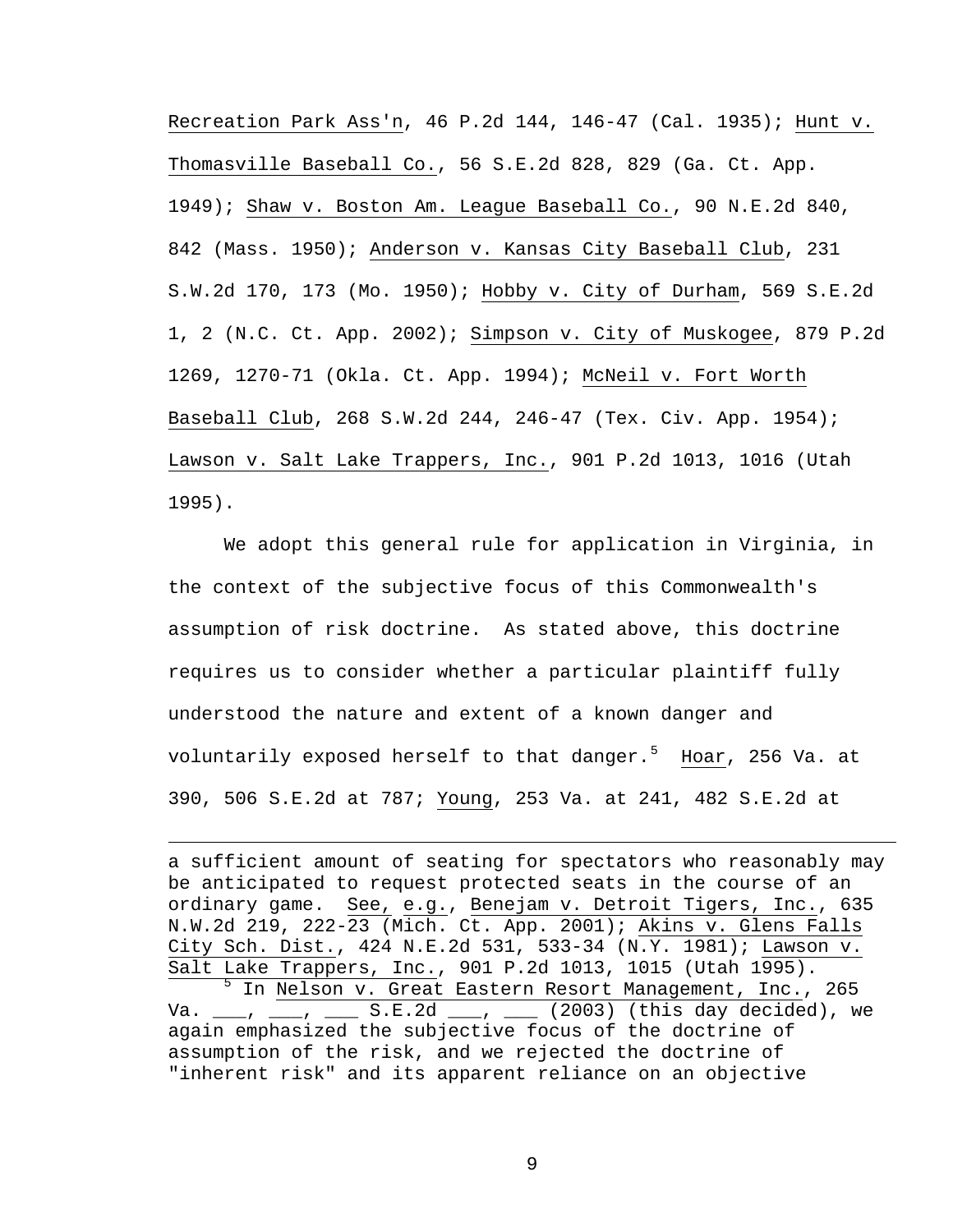826; Artrip, 240 Va. at 358, 397 S.E.2d at 824. Thus, we hold that when a particular adult spectator of ordinary intelligence is familiar with the game of baseball, that spectator assumes the normal risks of watching a baseball game, including the danger of being hit by a ball batted into an unscreened seating area of a stadium.

 We apply this rule in the context of Thurmond's pleadings and concessions in this case. We conclude that reasonable persons could not disagree that Thurmond, who conceded that she remained alert throughout the game and observed hitters and batted balls for more than seven innings before being injured, was familiar with the game of baseball, knew the risk of being injured by a batted ball, and voluntarily exposed herself to that risk by remaining seated in an unscreened area.

 We disagree with Thurmond's argument that this general rule should not apply to her case because the allegedly deficient lighting conditions and playing field dimensions were not normal hazards, and that she was entitled to prove at a trial that she did not knowingly assume these risks. First, the field lighting conditions are not material to a resolution of this case because Thurmond conceded in the trial court that she saw the baseball approaching in her direction before it struck her.

i<br>Li

standard in determining a plaintiff's knowledge and acceptance of a particular risk.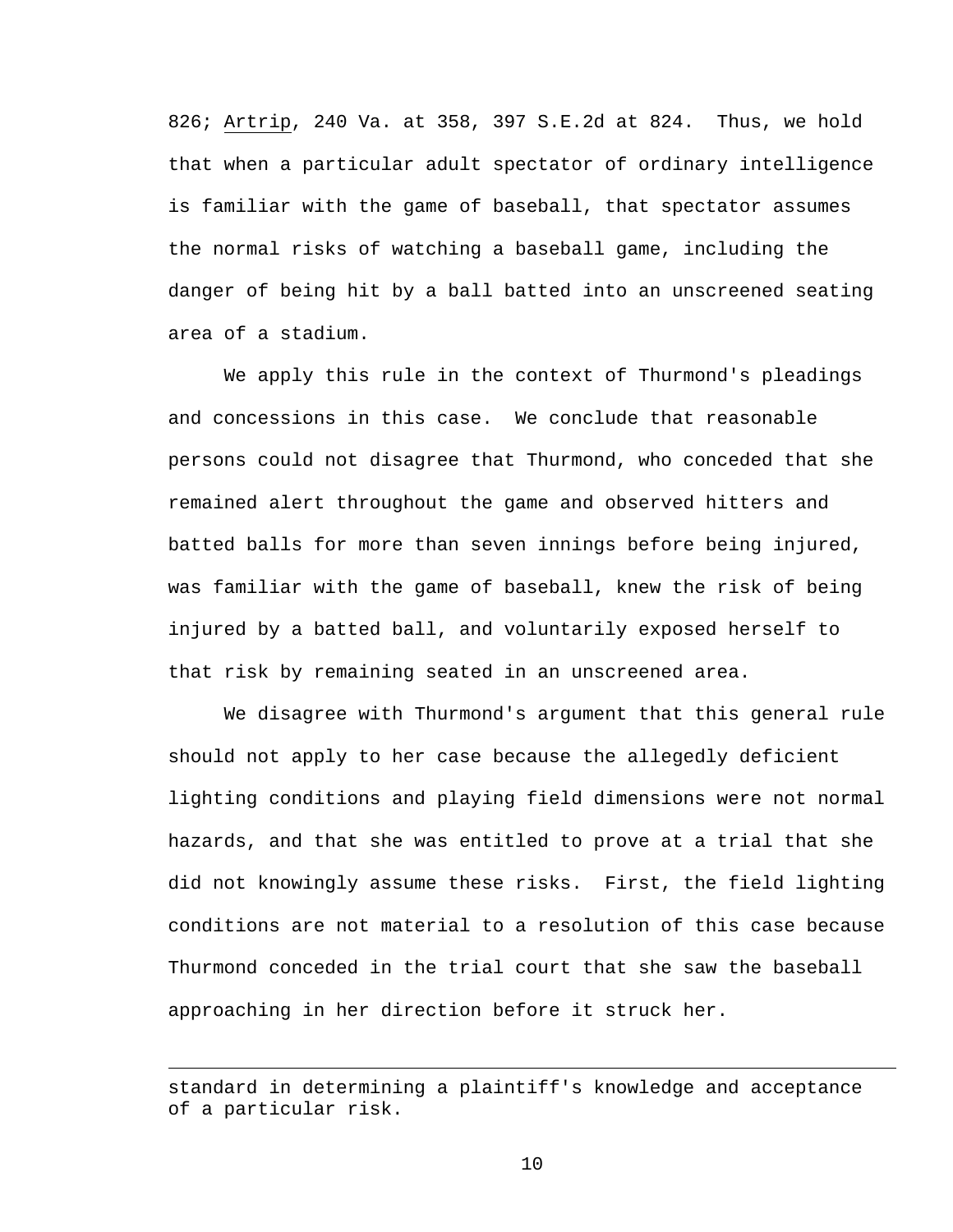Second, the variance in field dimensions was not material to the hazards created by the uncertain course of every batted ball's trajectory, a hitter's lack of control over each ball's direction of travel, or the force with which any batted ball can be hit into an unscreened spectator area. Moreover, Thurmond was not seated in the six-foot area of the spectator stands that she contends should have been part of the playing field. Thus, we hold that Thurmond knew and voluntarily exposed herself to the hazards of the game by remaining in the unscreened area after watching seven innings of play from that unprotected location.

 In addition, we observe that Thurmond's argument regarding the field dimensions, and their materiality to the issues of the defendants' negligence and whether she assumed the risk of injury, rests on certain logical fallacies. First, her argument requires speculation that compliance with field specifications would have resulted in her seat and row being located farther from the field, rather than being located in the same place with no seating provided in the six-foot area of the stands next to the playing field.

 The second logical fallacy in Thurmond's argument regarding the field dimensions is evidenced by her counsel's statements during oral argument in this appeal that Thurmond was seated "high up in the stands," and that the playing field was "closer